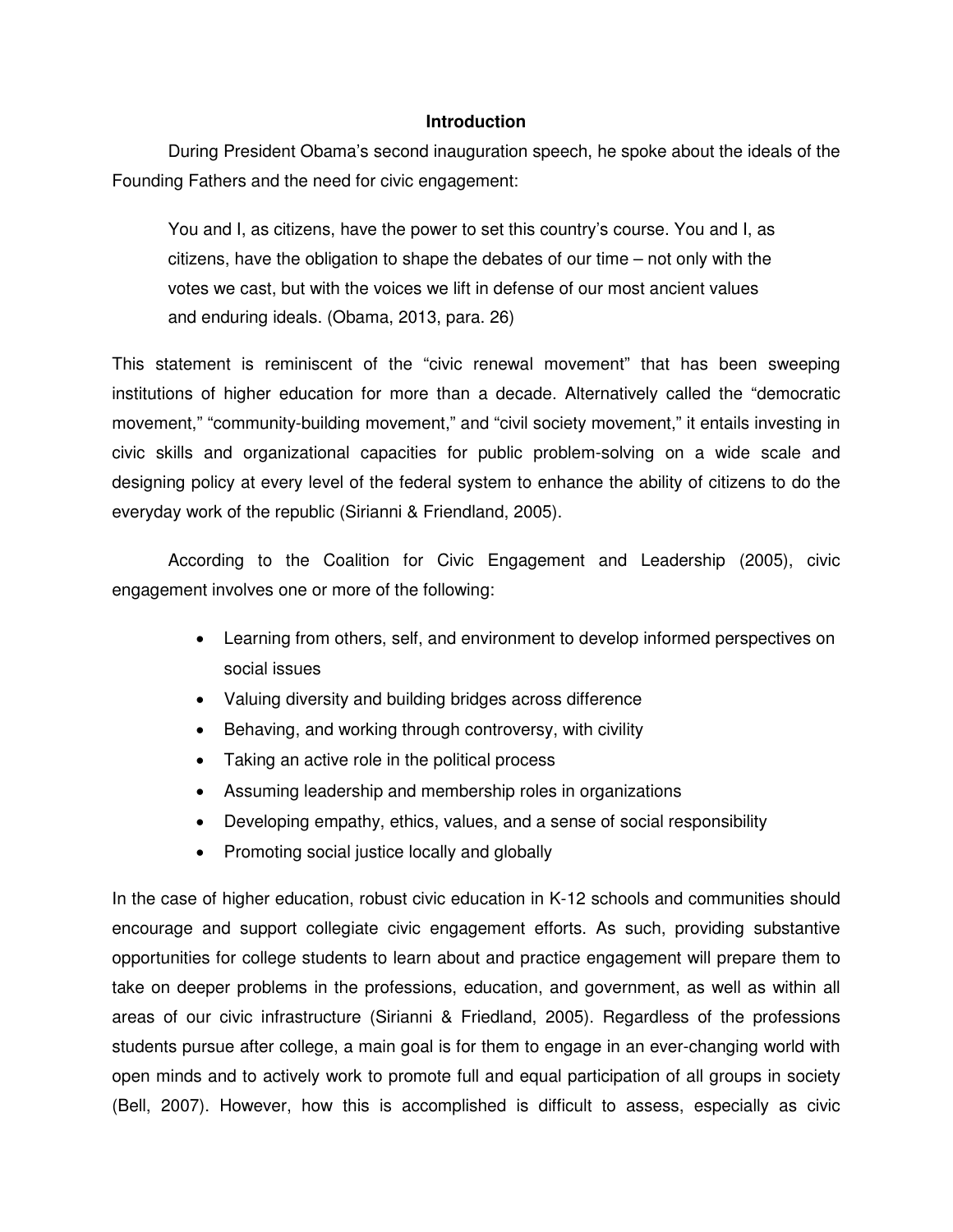engagement and social justice are concepts that are complex and polyonymous (Jacoby & Associates, 2009).

One important aim of higher education should be to help students become knowledgeable, skilled, and committed to working toward democratic aims (Nagda, Gurin, & Lopez, 2003). In 2011-2012, the university where we are faculty members began hosting a "social justice series" that entails campus-wide events for students and faculty focusing on social justice issues. From our perspective, "social justice has become a buzzword in higher education" (Patton, Shahjahan, & Osei-Kofi, 2010, p. 268), and our home institution is no exception. While such programming is aimed at promoting a certain type of criticality, in the absence of continuous ideological discussions that include self-reflection and critique, standalone events fall short of the required vigilance of power dynamics that this work demands. We must insist that we collectively learn and engage in deeper conversations about systemic injustice, even when we fundamentally disagree with one another (Applebaum, 2009).

We wanted to capitalize on the first ever "social justice series" offered at our university and to engage in deeper reflection, contestation, and critique with our students. Therefore, we actively sought ways to incorporate aspects of the social justice series into our curricula across three different courses: Culturally Responsive Education, Pre-K Outreach and Tutoring, and Diversity Issues in Higher Education (a masters-level course). We purposefully highlighted all of the social justice events on our syllabi, wove them into the course content, and required that our students actively participate by making some of the events mandatory.

 This paper focuses specifically on the journal responses to the 2012 on-campus screening of the documentary Waiting for Superman in the Culturally Responsive Education and Pre-K Outreach and Tutoring courses. Both courses explore the relationship between cultural diversity and schooling by examining impediments to academic achievement and advancement of students of color, non-native English-speaking students, and other underrepresented groups. Implications of diversity for teaching and learning in a multicultural society are also examined, along with issues of gender and its intersections with race, ethnicity, class, and culture. Additional time is also spent on the exploration of pedagogical tools to enhance teaching for social justice.

The documentary, released in 2010, is billed as an analysis of the failures of American public education. Several students and their families are featured as they interact with educational institutions and place their hopes in being selected in a lottery for acceptance into charter schools (Chilcott & Guggenheim, 2010). For this event, we crafted and provided students with the following detailed journal prompts for their reflection and response: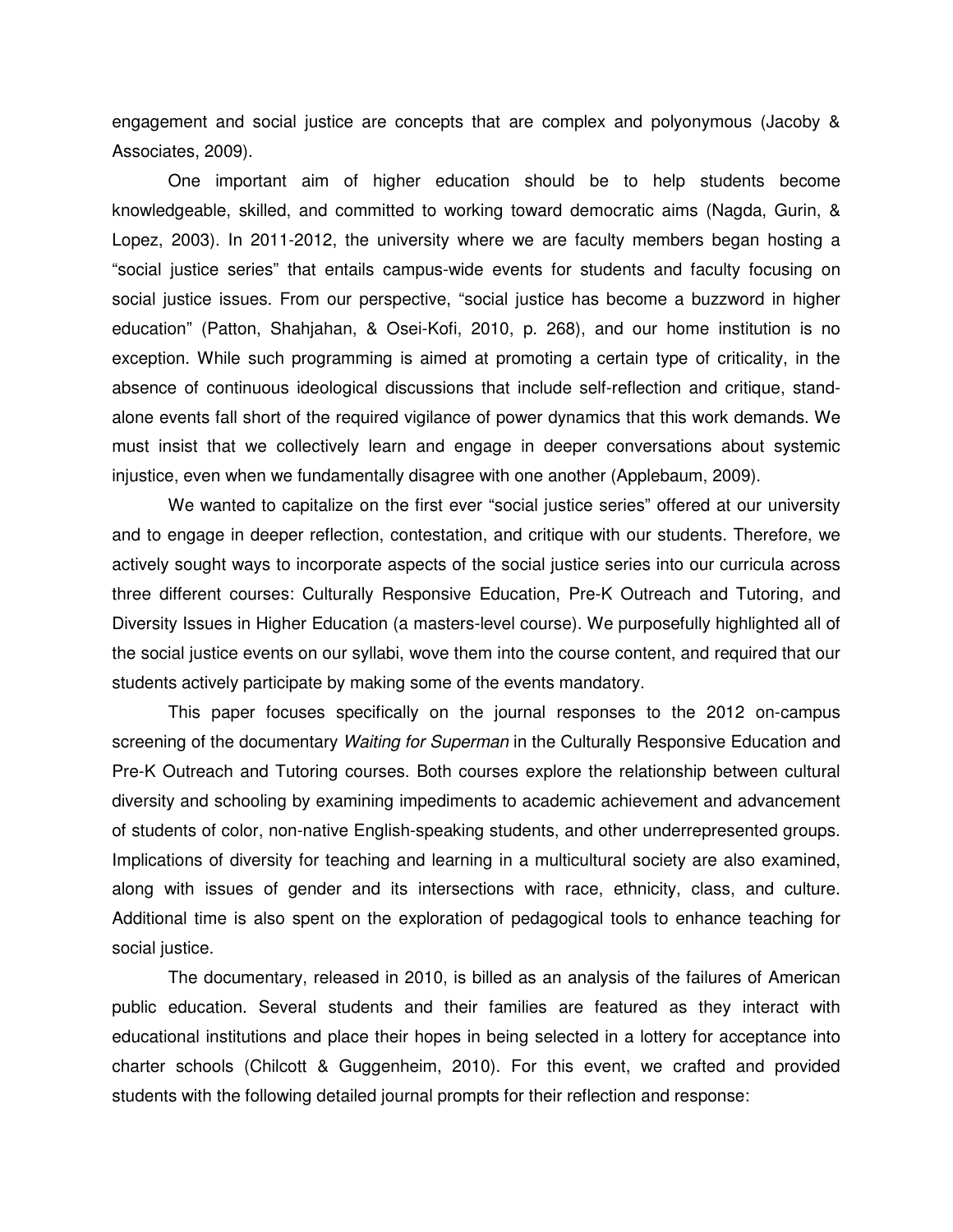- 1. The language of observation is never neutral, as our way of characterizing things is always linked to specific assumptions about the world (DeVault, 1999) and our multiple standpoints. Given this, how would you characterize the movie Waiting for Superman? What aspects of the film captured your attention the most and why? From your perspective, what are the salient themes of the movie?
- 2. The children and families depicted in the movie are impacted by multiple forces (i.e., political, economic, social, cultural, etc.). Choose a focal student and discuss how all of these factors interconnect in ways that shape/influence the educational trajectory of the child.

#### **Theoretical Framework**

This study is theoretically grounded in the work of critical multicultural education (Grant, 2010; Kanpol & McLaren, 1995; May & Sleeter, 2010), which helps learners become aware of the forces that shape their lives so that they might work toward transformation and social justice. This framework is focused on the intersection of power, identity, and knowledge and promotes critical questioning of inequalities related to race, class, gender, sexual orientation, religion, and ability. Critical questioning is one of the core concepts of critical multicultural education and a valuable tool that involves asking not only "Is this true?" but also, "Who says so?" and "Who benefits most when people believe it is true?" (Grant, 2012, p. 922).

As critical pedagogues engaged in and in support of a social justice agenda, our goal is to demonstrate how we all strive to be "social actors who have a sense of their own agency as well as a sense of social responsibility toward and with others, their society, and the broader world in which we live" (Bell, 2007, pp.1-2). Thus, as scholars and teachers, praxis is an important construct for us to consider given the constant engagement between theory and practice. We draw on the work of Patti Lather (1986), who defined praxis as the reciprocal shaping of theory and practice committed to critiquing the status quo and building a more just society. Our research is also informed by the liberatory work of Paulo Freire (1993), who defined praxis as "reflection and action upon the world in order to transform it" (p. 51). This view of theory and practice informs how and when we use certain pedagogical tools as well as how we view engagement in and beyond the walls of academia.

At the level of engaging our students to promote social action in the community, we recognize that it is critical to help move students from cynicism and despair to hope and possibility. We acknowledge the struggles and disillusionment of many students when learning about issues of privilege and systemic power operations (Hackman, 2005). However, shifting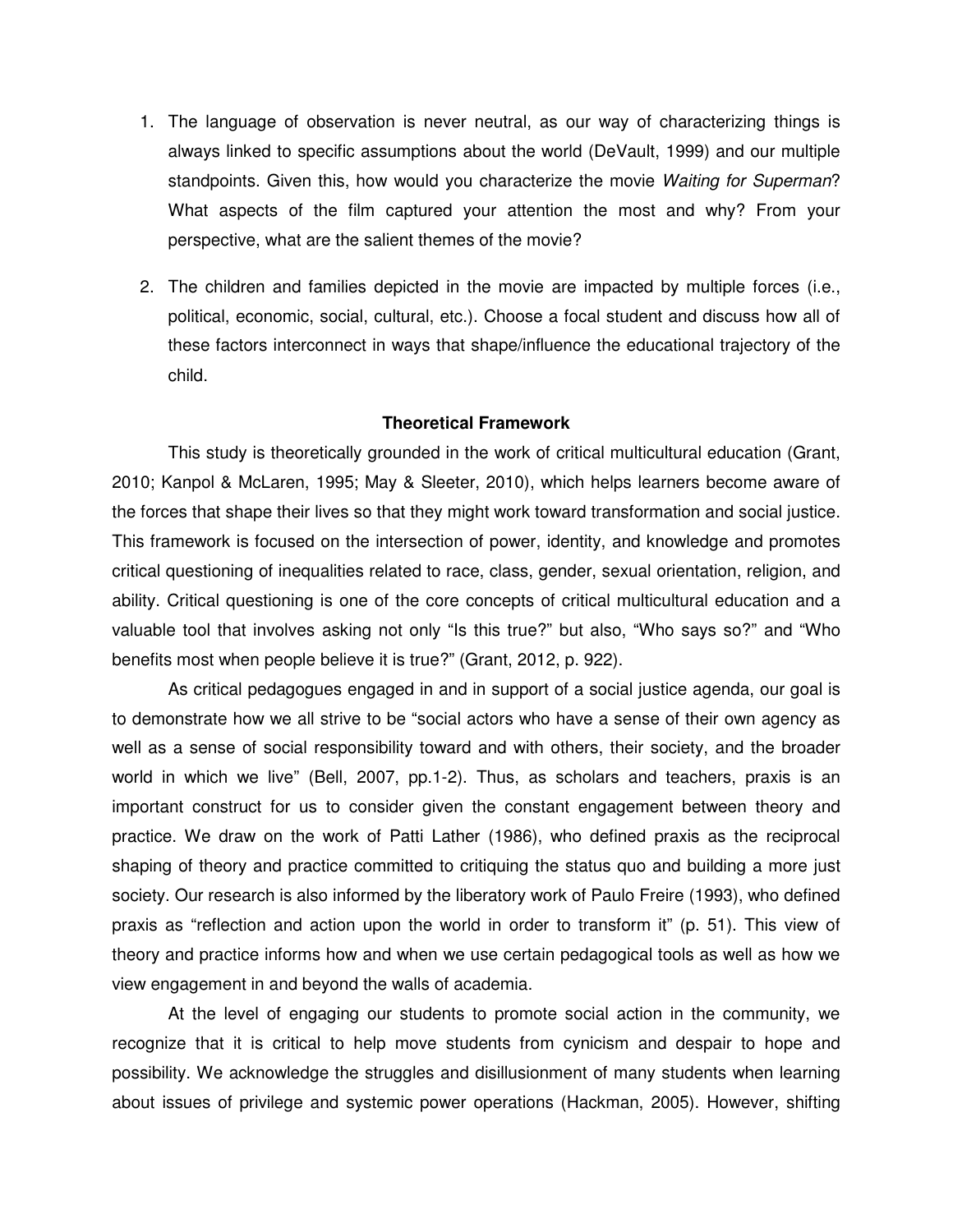worldviews – from acceptance of the status quo to critical questioning of systems and action – is one of the greatest and most important challenges in social justice teaching and research:

Educators need to disrupt the notion that silence is patriotic and teach students that their rights as citizens in this society carry responsibilities – of participation, voice, and protest – so that this can actually become a society of, by, and for all of its citizens. Students need to learn that social action is fundamental to the everyday workings of their lives. (Hackman, 2005, p. 106)

This pedagogical approach entails finding ways of engaging our students with social justice in order to promote civic engagement. Not surprisingly, this stance is not always shared or supported within higher education. Consistent with Patton et al. (2010), "After all, to critically engage with social justice scholarship and practice is not at the top of the list when it comes to advice for new faculty members on how to be successful in higher education today" (p. 265). However, critical awareness rests on grappling with theory and research in the field of social justice and must move beyond a reliance on best practices.

Best practices are pedagogically sound when critically examined in the context in which they are being implemented. Education is extremely contextualized and as educators, we need to be mindful of our positionality, our students, and the social context in which education is taking place. The current political context makes the work of teaching for social justice challenging. Since the attacks of 9/11, there is growing skepticism around the benefits of diversity: "For many, ethnic, linguistic, and cultural diversity are no longer something to be celebrated, but rather feared" (May & Sleeter, 2010, p. 1). Getting support for courses and projects linked to social justice has proven to be difficult for us as it is for others in academia. There have been conservative shifts in political thinking in the United States linked to the economic crises, fear of future attacks on American soil, and the reality of our national involvement in the Middle East, which can obstruct discussions about race, ethnicity and culture (Wells & Harkin, 2009).

Concurrently, public education is under attack from neoliberal forces (Edelsky, 2006) seeking to privatize the field of education (Gutierrez, 2008). We must recognize that this new conservative discourse resonates with the experiences, fears, hopes, and dreams of many Americans (Apple, 2006). Nonetheless, we embrace the challenge laid out by Henry Giroux (2009) for higher education to play a crucial role in reclaiming the links between education and democracy, knowledge and public service, and learning and democratic change (p. 1).

# **Study Context**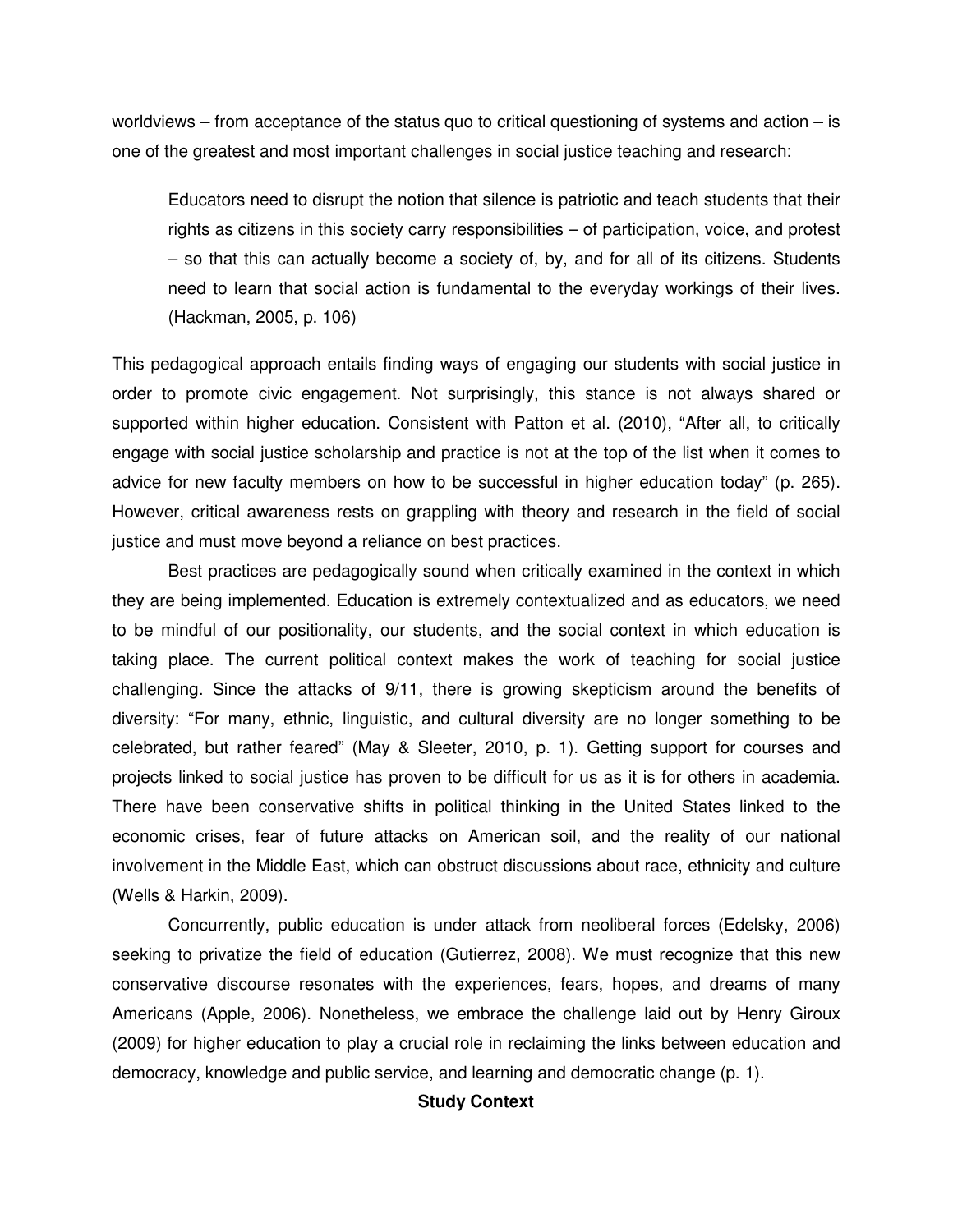We are three professors in teacher education and higher education – a Puerto Rican woman, a White woman, and an African-American man – who are committed to teaching for social justice. We all teach in a predominantly White institution (PWI) located in an urban area in the Northeast. We draw on tools of critical multicultural and social justice education in our classrooms to position ourselves and to discuss our subjectivities. Therefore, as critical multiculturalists, our goal is to model and engage students in self-assessment and reflection, learning of theory, critical questioning of dominant discourses and systems, and building tools and skills for taking action (Adams, 2007; Grant, 2012; Hackman, 2005).

Despite our pedagogical approach, we characterize the university-level approach to promoting diversity as what Chang, Chang, and Ledesma (2005) referred to as "magical thinking": "If you will it, they will come" (p. 12). For reasons of support and solidarity, we have created a research and writing group that serves as a space for us to reflect on our practice, share our experiences and our work, and critically discuss our professional and political context. We believe that this work cannot be done in isolation; we rely on each other for support and guidance. The reality is that "to effectively understand and work toward social justice in higher education, we need to understand and evaluate the institutional processes, the patterns of distribution, social relations, and cultural/societal norms within the higher education system" (Patton et al., 2010, p. 269). As like-minded scholars, we find comfort and solidarity while simultaneously making sense of this challenging work and sharpening our pedagogical tools. Within this space, we collaboratively crafted the journal prompts, discussed pedagogical strategies, and reviewed journal responses while keeping in mind the demographic composition of our students within the institutional context.

#### **Methods**

We reviewed the social justice training statements of 24 participants enrolled in two undergraduate education courses in Culturally Responsive Education and Pre-K Outreach & Tutoring. In both of these courses, participants were required to attend the university-wide screening of Waiting for Superman and to provide responses to the aforementioned journal prompts based on the documentary. Individually and collectively, we reviewed and read each statement several times in order to identify themes. We identified terms related to emotions (i.e., sadness, despair, helplessness, anger) and societal connotations associated with urban schooling (i.e., drop out factories, poor, neighborhoods, economic). This approach allowed us to develop an in-depth understanding of the participants' responses as well as understand why and how they made sense of the documentary (Creswell, 2012).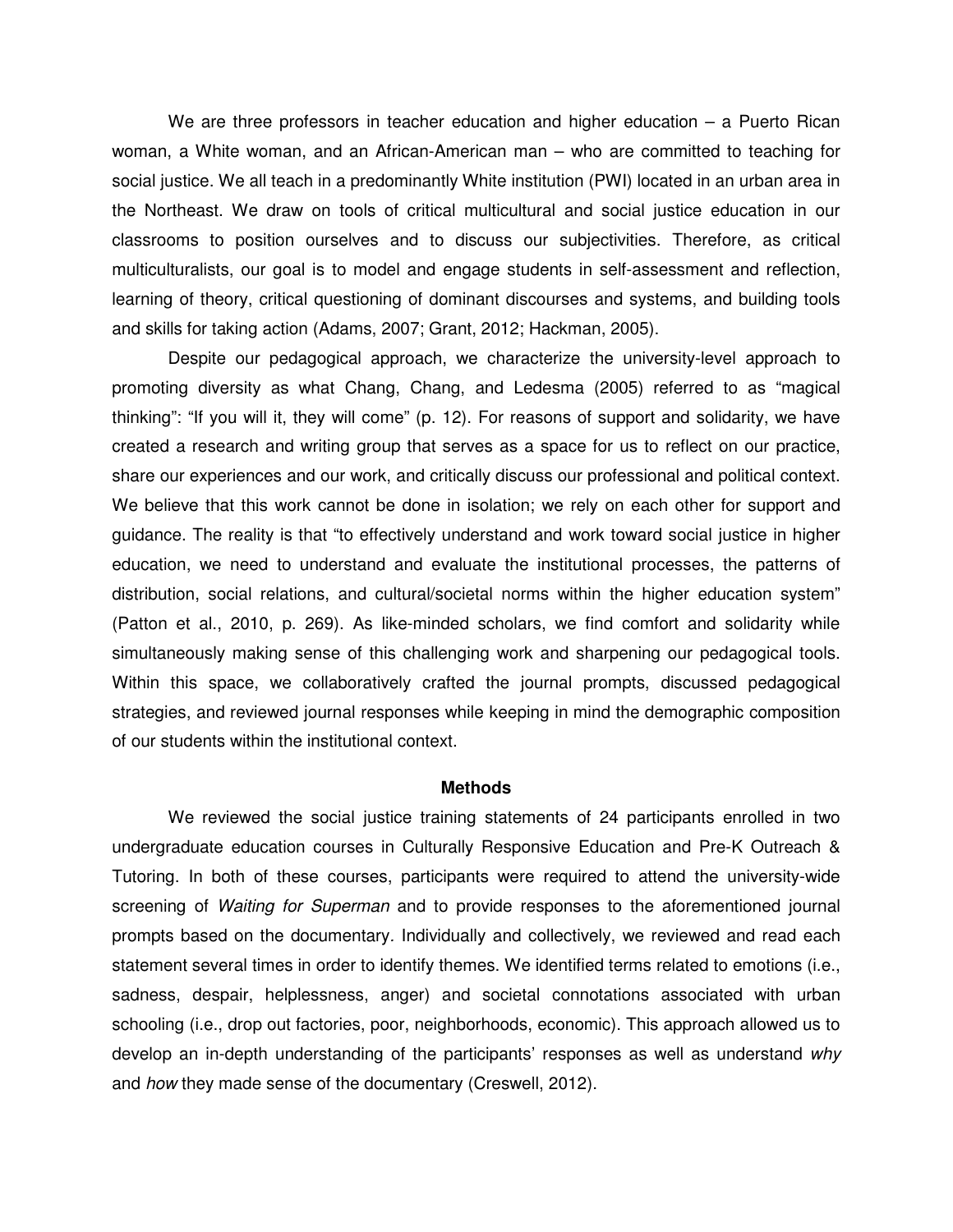Lincoln and Guba (1986) suggested techniques for ensuring credibility, dependability, and confirmability. Based on those suggestions, we functioned as a team during and after the collection and analysis of the data. To ensure dependability and confirmability, we kept files relating to the research study in a central and secure location. Upon Institutional Review Board approval, all participants were asked to voluntarily submit a reflective journal that documented their responses from the film and a demographic questionnaire that asked them to choose a pseudonym. By keeping records of the data and files, we were able to create an audit trail (Lincoln & Guba).

At the end of the semester, after grades had been submitted, the participants were asked if they were willing to voluntarily submit their journals for research purposes. Out of the 24 participants who voluntarily submitted their journals, 10 were presented in this study. As illustrated in Table 1, the 10 participants included four White females, three White males, two Black females, and one Latina.

#### **Data Analysis**

Due to our theoretical orientation and epistemological commitments, we recognize that data analysis is not done in a vacuum. We employed theoretical thematic analysis (Braun & Clarke, 2006), which was driven by our journal prompts. Thus, we coded deductively (Boyatzis, 1998; Hayes, 1997) and shared these codes with each other. We identified themes and subthemes based on our individual and collective readings. These are captured in Table 2.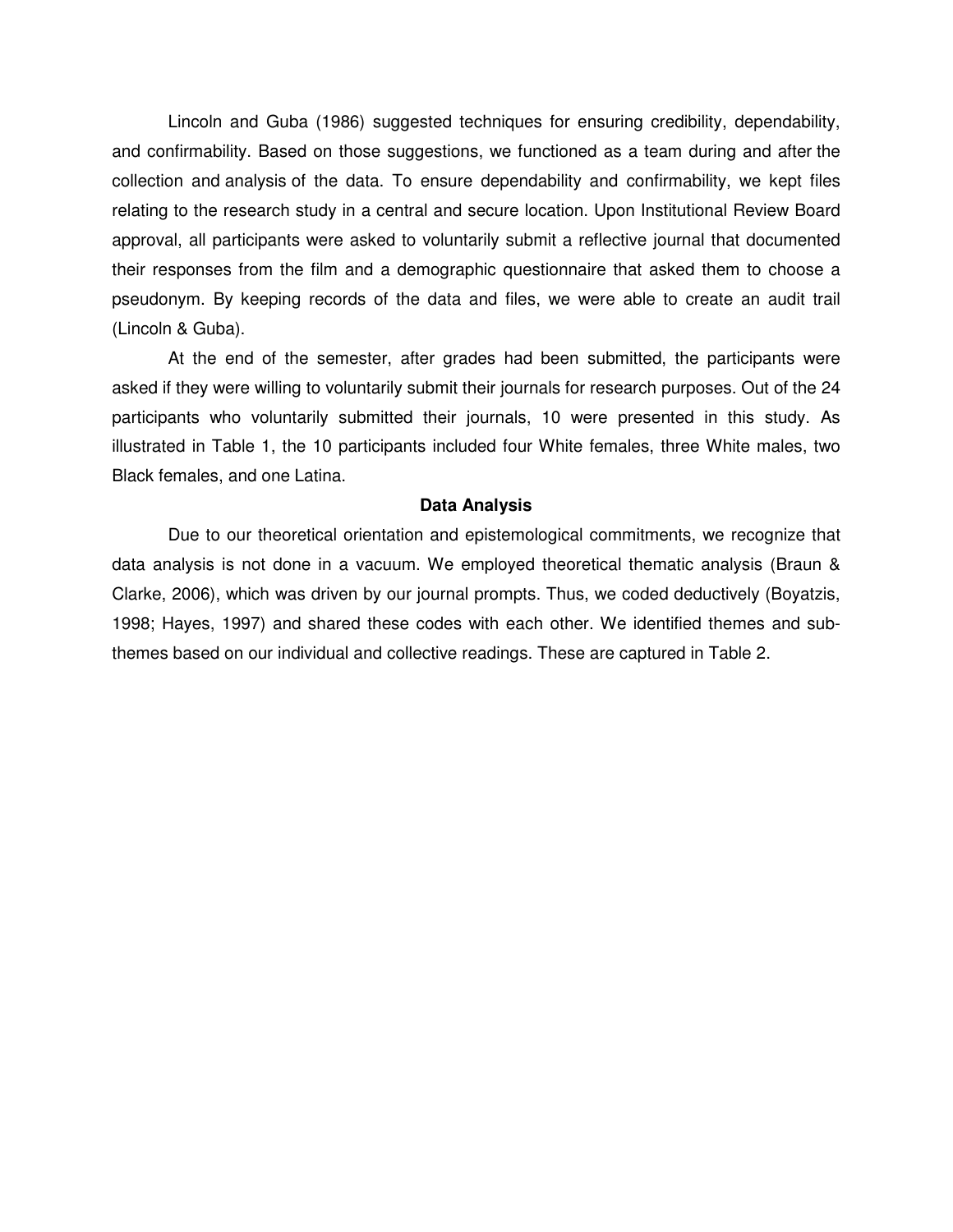# **Table 1**

| Student's name | Year of study | Race         | Gender |
|----------------|---------------|--------------|--------|
| (Pseudonyms)   |               |              |        |
| <b>Becky</b>   | Junior        | White        | Female |
| <b>Betsy</b>   | Junior        | White        | Female |
| Carly          | Junior        | White        | Female |
| Evan           | Sophomore     | White        | Male   |
| Isabel         | Junior        | Latina       | Female |
| Jackie         | Junior        | <b>Black</b> | Female |
| Jane           | Sophomore     | <b>Black</b> | Female |
| John           | Junior        | White        | Male   |
| Maggie         | Junior        | White        | Female |
| Paul           | Sophomore     | White        | Male   |
|                |               |              |        |

# Background Information of Participants who Provided Journal Prompt Responses

# **Table 2**

Themes and Sub-themes Based on Participants Journal Prompt Responses

| Theme/sub-theme                  | Number of responses |  |
|----------------------------------|---------------------|--|
| <b>Emotional Language</b>        | 57                  |  |
| Poverty (economic factors)       | 18                  |  |
| Race                             | 15                  |  |
| Govt. standards/politics         | 8                   |  |
| Funding                          | 8                   |  |
| Neighborhood (community)         | 8                   |  |
| Unprepared/bad teachers (tenure) | 8                   |  |
| Family support                   | 7                   |  |
| Overcrowding                     | 4                   |  |
| Testing                          | 3                   |  |
| Unions                           | 3                   |  |
| Language                         | 3                   |  |
| Achievement gap                  | 1                   |  |
| Violence                         | 1                   |  |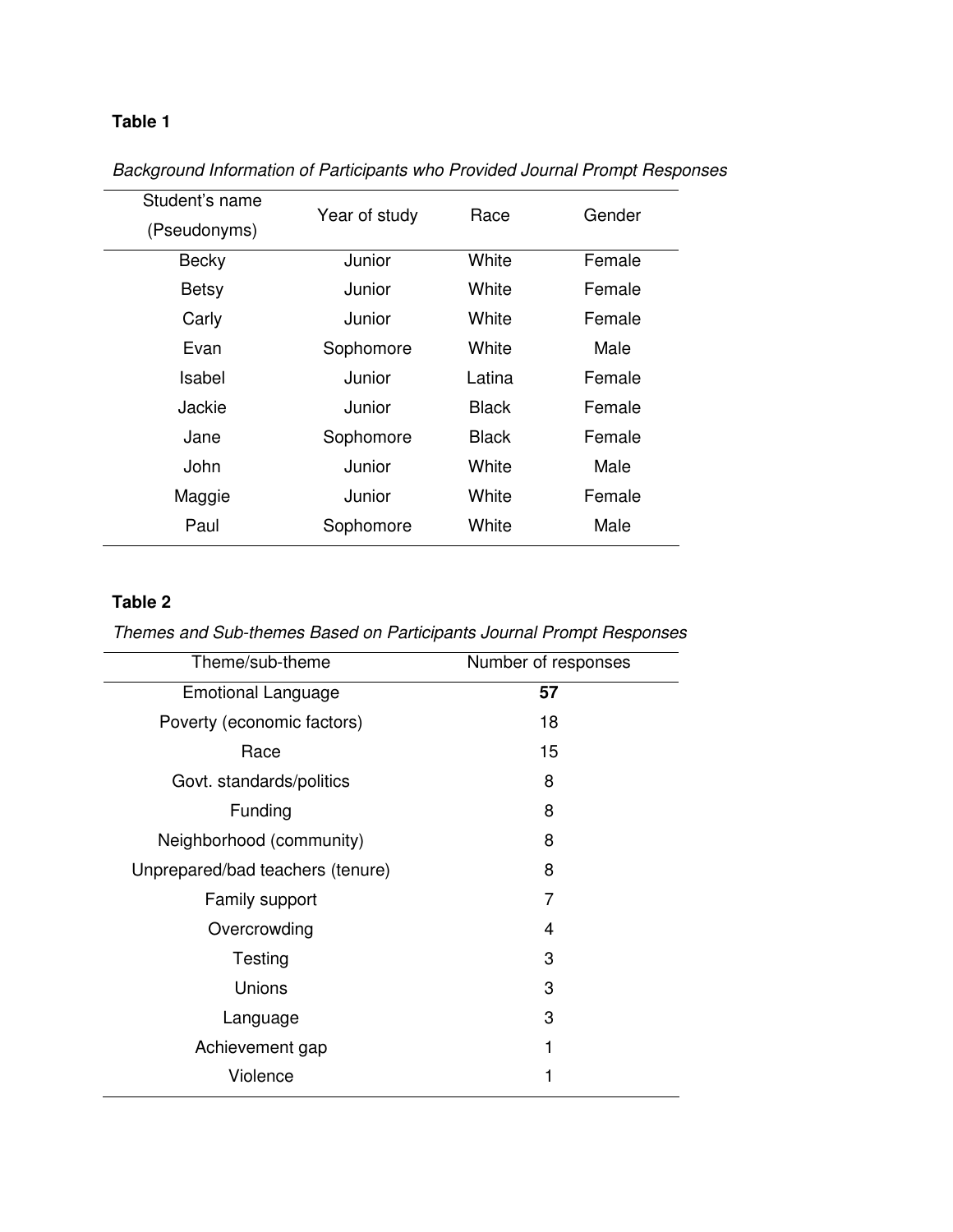After further discussion and refinement, we decided to come up with a thematic map (Braun & Clarke, 2006) that would allow us to examine the underlying ideas, assumptions, and conceptualizations of ideologies (Figure 1). This process entails additional interpretative work and analysis that is related to thematic discourse analysis (Singer & Hunter, 1999; Taylor & Ussher, 2001), whereby broader assumptions, structures, and meanings are theorized as underpinning what is actually articulated in the data (Braun & Clarke, 2006). We were struck by the number of emotional responses and decided to work specifically on this data set. Emotional response is an area that is not often discussed with respect to cultivating professional growth – not just as future educators, but as complex, multi-faceted human beings (Shapiro, 2010). We believe this is an area that warrants attention given the extent to which it can potentially propel students to action.

# **Findings - Emotional Responses**

The Latin origin of emotion is *emovere*: to move out, to stir up. When people are emotional, they are moved by their feelings. They can be moved to tears, overcome by joy, or fall into despair . . . emotions are dynamic parts of ourselves, and whether they are positive or negative, all organizations, including schools, are full of them. (Hargreaves, 1998a, p. 835)

What is the purpose of evoking an emotional response? While we knew the viewing of Waiting for Superman could potentially elicit strong emotional responses from the students, we did not consider at the time how, or even if, we should use those instances as moments to expand on their perspectives. Denzin's (1984) work on emotional understanding highlighted the ability of individuals to engage within another's emotional field and experience similar experiences felt by the other person. However, we wondered, can this really be accomplished by merely watching a documentary?

We were surprised to the extent that students deviated from the journal prompts and, instead, focused on describing their feelings. For example, participants expressed (emphasis added in bold):

"**It was hard** to see all the students work so hard and still not get what they deserve."

(Betsy, White female)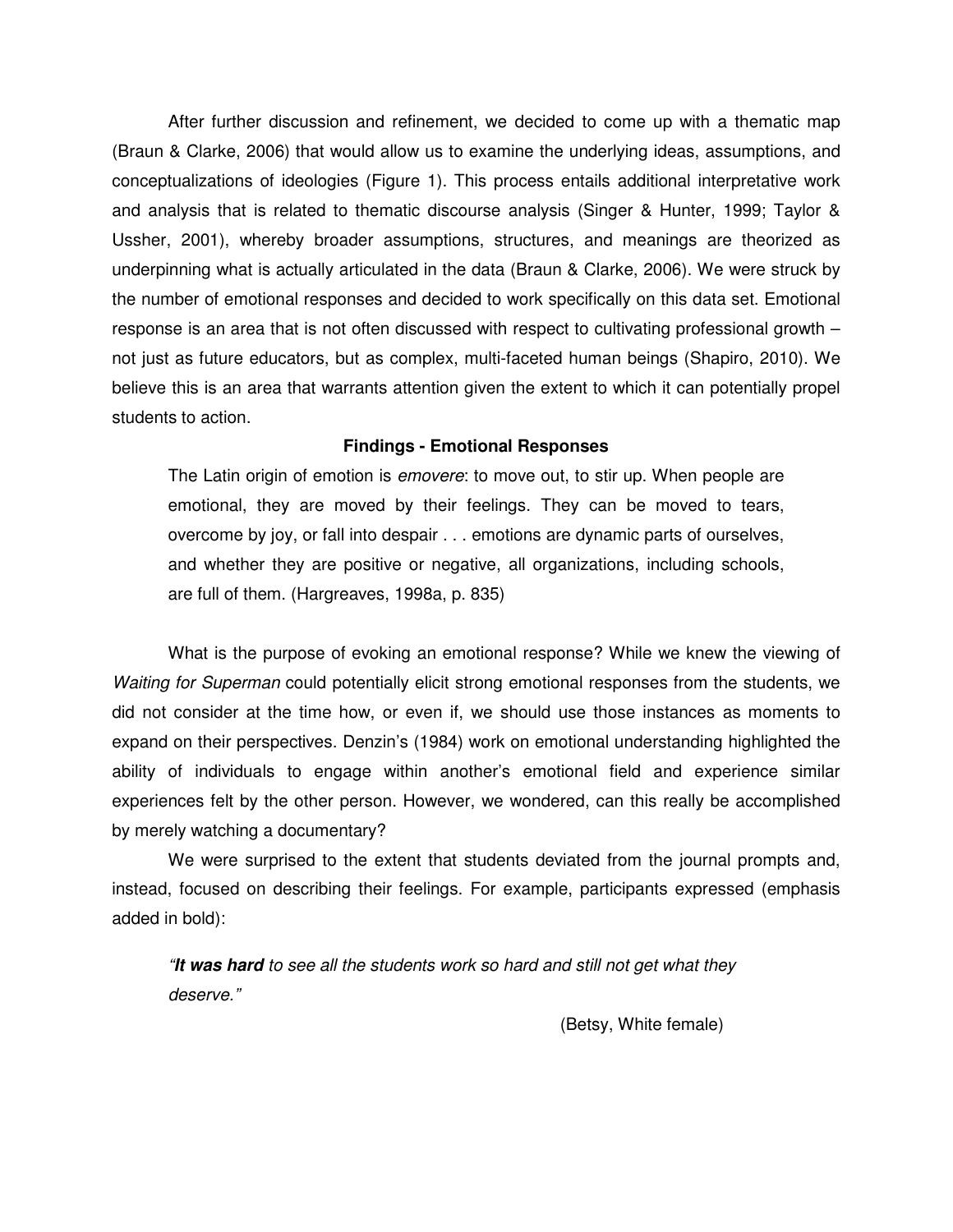

*Figure 1:* Thematic map of underlying ideas, assumptions, and ideologies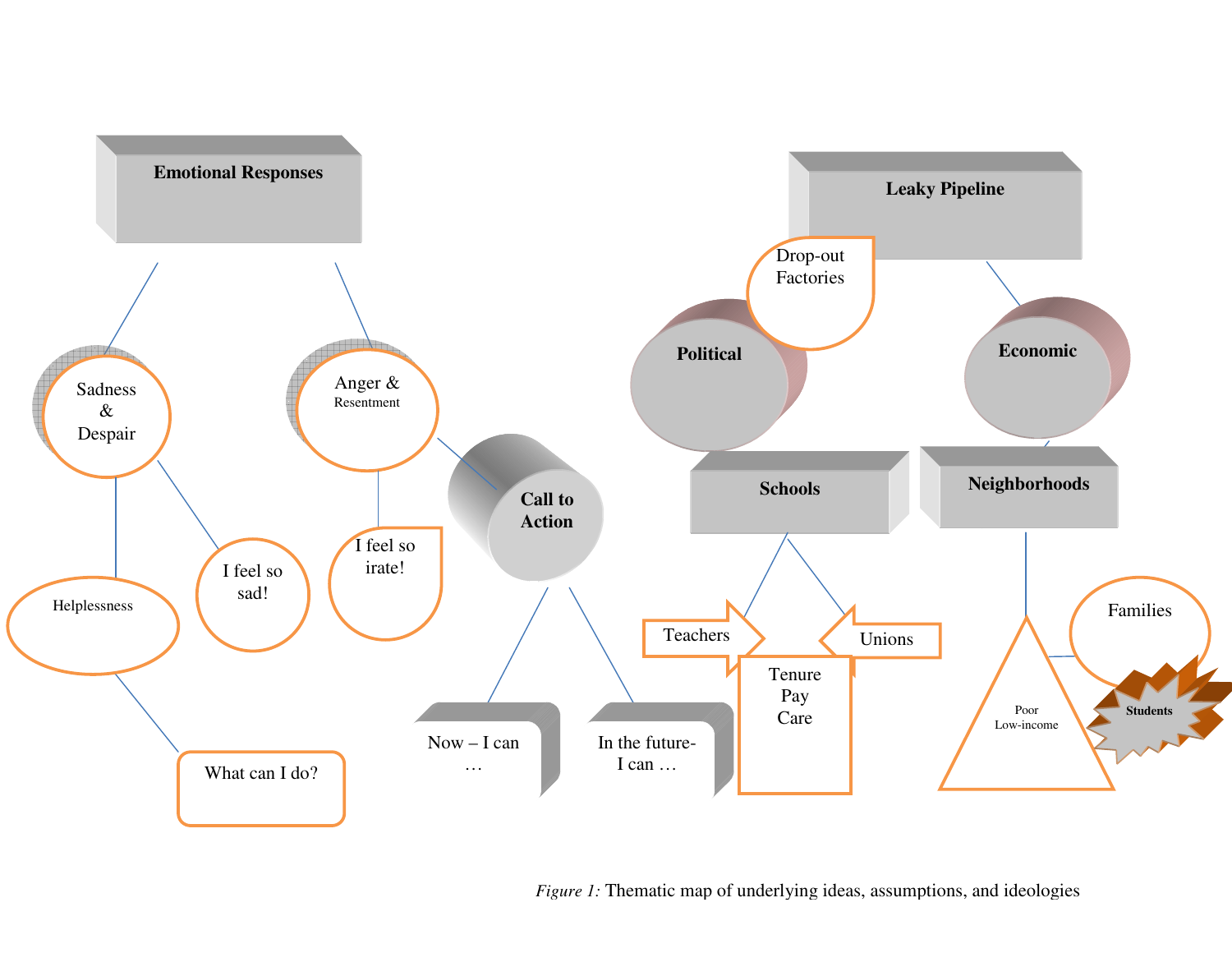"**I felt** that there has to be another way for people not to rely on just a ball to determine the future of the child's education."

(Paul, White male)

"The most **heartbreaking** aspect of the film came from having to watch several children and their parents go through the heartbreaking process of finding a good school."

(Becky, White female)

While such focus on emotional language might be enticing for educators who may believe that such language demonstrates emotional understanding (and thus leads to engagement), we posit that it is best to proceed with caution. While we critically examine some of the emotional responses, we also comment on missed opportunities to further engage our students in the classroom. We highlight ideological assumptions that should have been further explored since these assumptions can be quite problematic and can actually derail the goal of engaging in social justice work. After all, words used to describe emotions are themselves "actions or ideological practices" that serve a specific purpose in the process of creating and negotiating reality (Zembylas, 2005b, p. 937). Our analytic lens is centered on emotional responses. We coded words used to describe emotion (Figure 2; i.e., happy, sad, angry) and interrogated those words in action and ideological practice to arrive at four major themes: Structural Inequality, Searching for Heroes, Fixing the Problem, and Getting Involved.

 We draw on poststructuralist approaches to discourse, which examine the role of culture, power, and ideology in helping to produce "emotional discourse." We specifically focus on instances of negative, positive, and hopeful emotional responses to highlight how participants adopted and resisted certain dominant discourses (Boler, 1999; Zembylas, 2003). Using a poststructuralist perspective, our central argument is that emotion functions as a "discursive practice in which emotional expression is produced – that is to say, it makes individuals into socially and culturally specific persons engaged in complex webs of power relations" (Zembylas, 2005b, p. 937). Therefore, the focus of our analysis is on the discourse of experience rather than on the experience itself. According to Foucault (1977, 1983), power is dispersed and manifested in discursive practices and exercises, making it unstable and localized. Discourses produce power, which in turn, continuously produce and constitute the self.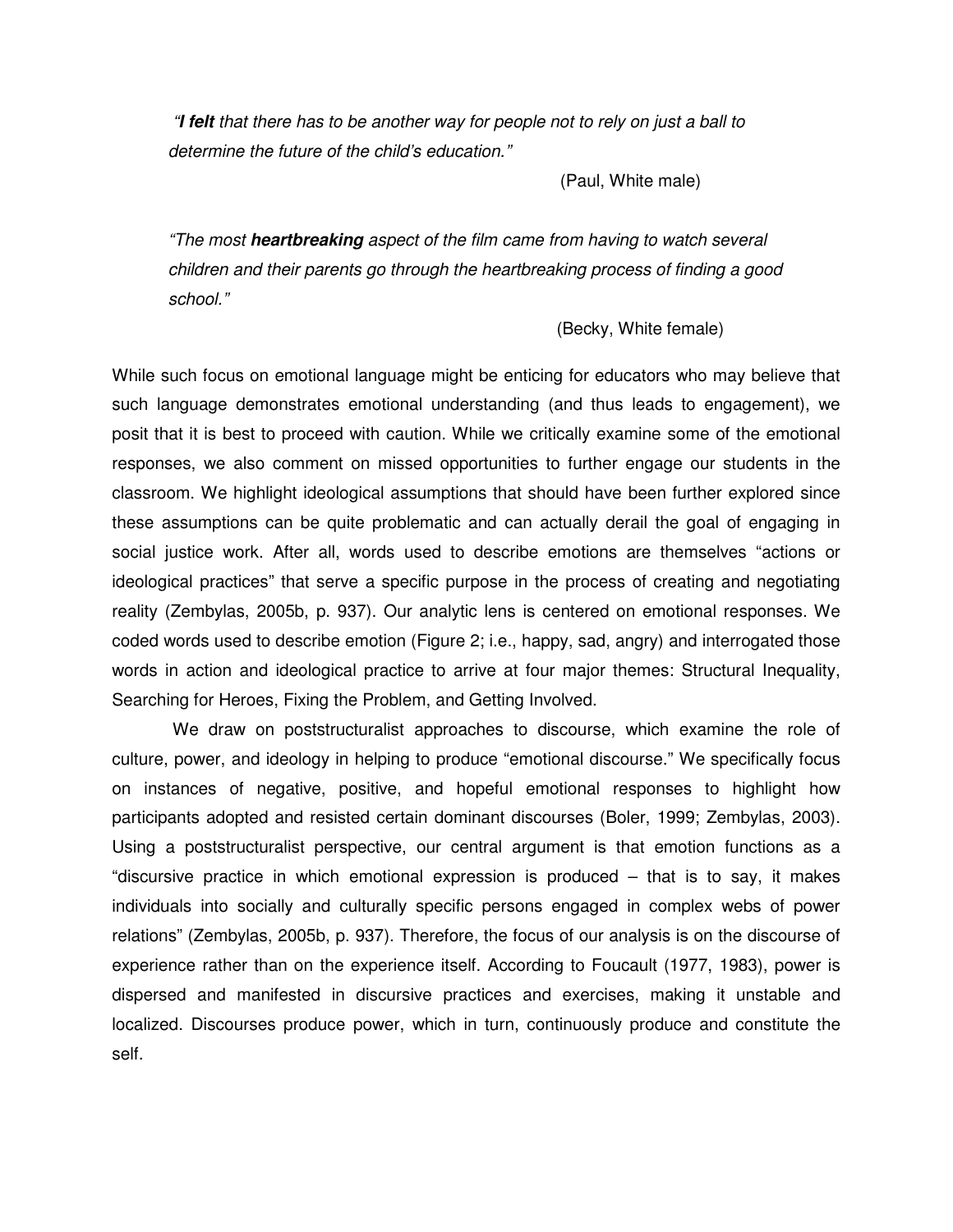

Figure 2. Conceptual diagram depicting the various emotional responses of student participants to the documentary and subsequent emergent themes **Structural Inequality** 

"Also, during the movie, I had felt **bad** for several of the children who had not been accepted because of the poor education that they will go on to receive."

(John, White male)

Negative emotions are significant, even more so in a field where caring is centralized. This caring orientation has been explored in terms of teachers' relationships with students, once they have entered the profession (Noddings, 1992). However, a caring orientation has not been examined in terms of imagined children and families. In moving towards expanding this conversation, the question becomes: how can we help future educators expand their emotional understanding when they have yet to enter the field of education? According to Denzin (1984), emotional understanding is:

An inter-subjective process requiring that one person enter into the field of experience of another and experience for herself/himself the same or similar experiences experienced by another. The subjective interpretation of another's emotional experience from one's own standpoint is central to emotional understanding. Shared and sharable emotionality lie at the core of what it means to understand and meaningfully enter into the emotional experiences of another. (p. 137)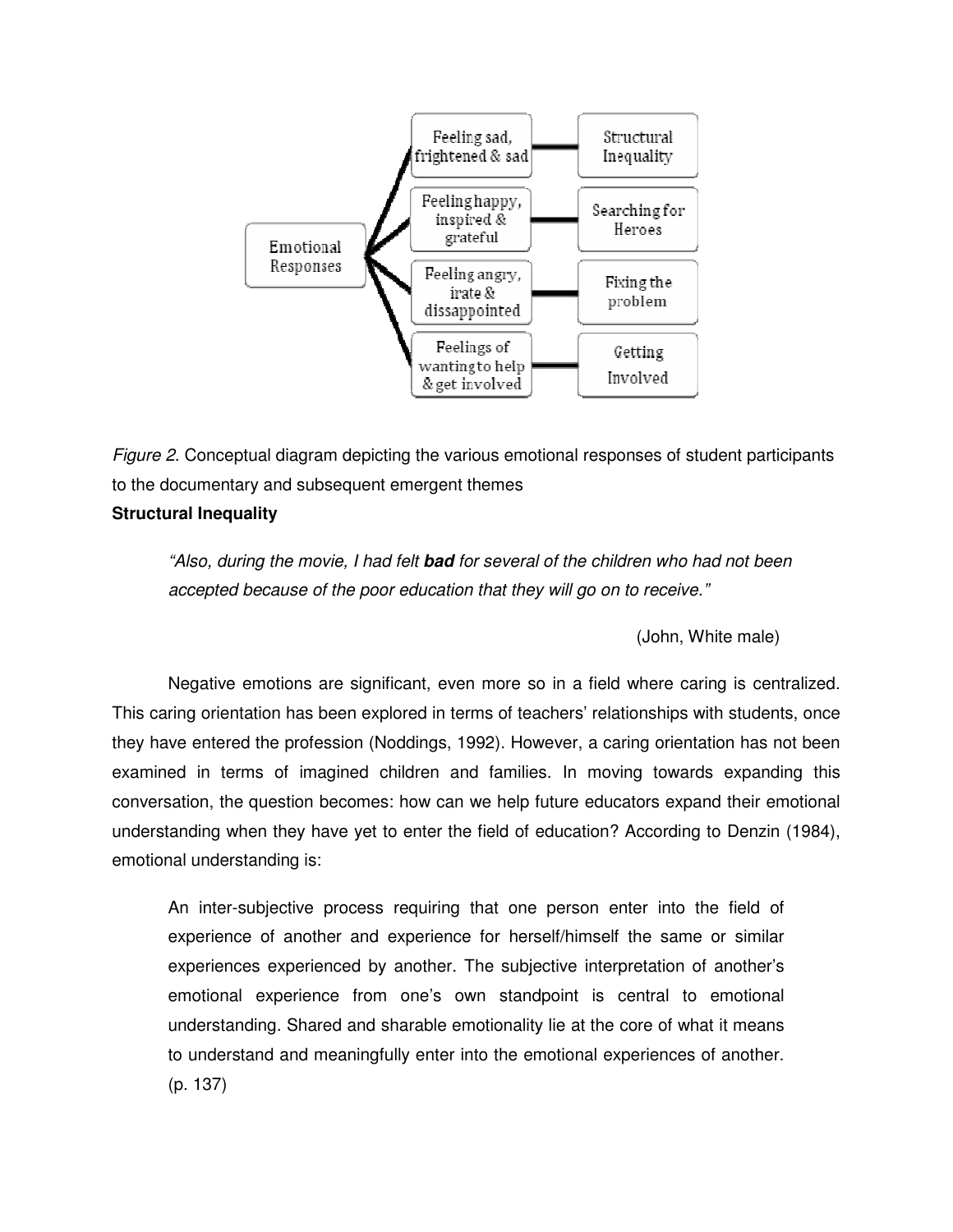Watching a documentary that tugs at the heartstrings is powerful, but may not necessarily lead to one acquiring emotional understanding.

 Although the participants seemed to be aware that some students receive an inadequate education, they did not always make the connection to structural inequalities embedded in the system. This is an area that we focused on and the following example illustrates this foci:

I was **sad** to see that most of the kids did not get into the schools that they and their parents wanted them to, and even **more sad** that not getting into a good school is common for parents that try to get their child into one.

### (Maggie, White female)

Despite the wants and desires of the students and parents depicted in the film, this participant understands that a lack of access and limited opportunities are the root of the issue, even though "parents . . . try." This same participant took an even more macro view of the structural issues involving access to quality instruction and qualified teachers, stating that "the segment of the documentary about the 'lemon dance' **frightened me.**" The notion of a "lemon dance" supposedly refers to "bad teachers" that get shuffled around from school to school. In an era of high accountability and teacher assessments, the labeling of teachers as lemons has become common practice. Unfortunately, Maggie has picked up on this problematic label without critically examining the larger problem around neoliberal approaches to standardization and assessment of teachers. As such, the notion of a "lemon" being allowed to remain in a school system would be frightening to her.

## **Searching for Heroes**

"I was **happy** to see that there were so many parents that cared."

#### (Maggie, White female)

This statement hints to a prevailing perception among a lot of our students that some parents do not care. Therefore, it is not surprising that this participant was "happy" to see that "so many parents cared." What is problematic about this statement is that it centers on individual "parents" and not on systemic issues with respect to a lack of responsiveness or the unwelcoming nature of some schools to certain parents. Had we attended to this statement in class, we could have also delved into multiple ways of caring by asking questions such as: how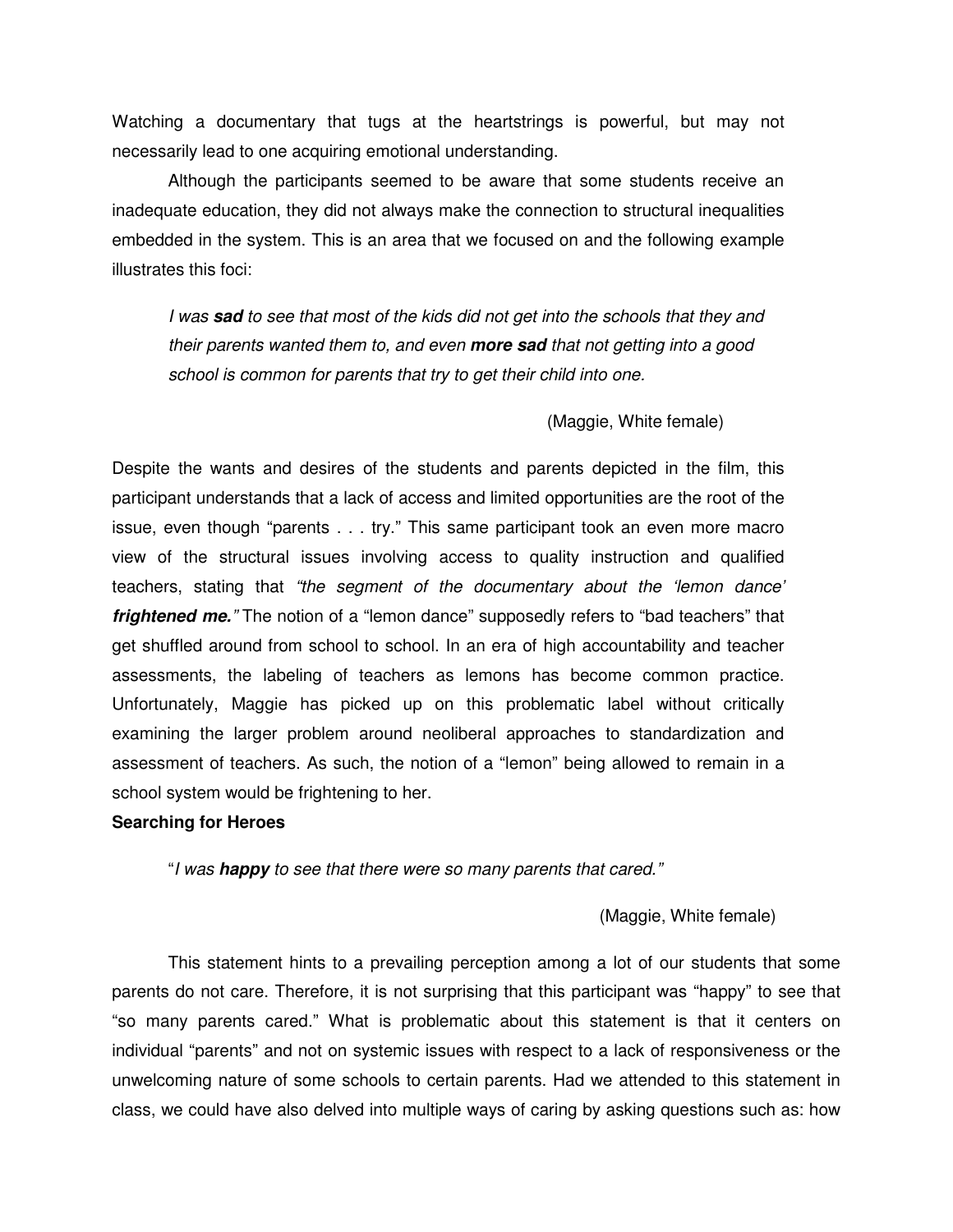did the parents demonstrate that they care in the documentary? Is it conceivable to think that many parents do care the same way, but because they are not captured in the documentary, they go unnoticed? The parents depicted in *Waiting for Superman* come from diverse racial, ethnic, cultural, and class backgrounds. Therefore, given the students we teach, there is a high probability that "inaccuracies of emotional understanding" can occur (Hargreaves, 1998a, p. 839). These misunderstandings can seriously interfere with future educators' ability to connect with populations from different ethnocultural or social class backgrounds.

"Geoffrey Canada, who is the president of Harlem Children's Zone, Inc. It was **inspiring**  to see someone who took control, took a risk, and was successful in creating a school."

## (Becky, White female)

 Just like Superman, the following participant positioned Geoffrey Canada as a hero of sorts, as someone who "took control, took a risk." This positionality of Canada places the responsibility of equality of education on certain individuals, preferably those with superhero powers, as opposed to society as a whole. While the participant may have been "inspired," this emotional stance lacks a systems understanding. "A school" cannot possibly serve all children. This participant needed to be encouraged to think more systemically and to ponder the purpose of schooling. Given the feeling of inspiration, one can conclude that underlying that is a moral obligation. A moral foundation of society and its institutions, like schools, requires an emotional understanding of other people, and their lived reality (Denzin, 1984).

While watching Waiting for Superman, there were a lot of thoughts running through my head. I was sad for all the children, but it also made me **grateful** that my parents were able to allow me to grow up in a town where education was very important.

### (Carly, White female)

 Sheft (1990; 1994) pointed out that we experience shame when we feel we have fallen morally short of our own or others' moral standards in a fundamental way – so much that such feeling can manifest in guilt. Given all of the "thoughts running through" this participant's head, there is a strong chance that guilt was also felt given the feeling of sadness "for all the children." This sentiment is couched in an authentic feeling of gratefulness as her "parents were able" to provide presumably a lot of what the parents depicted in the film could not provide to their own children – perhaps due to differential access. It is a wonderful sentiment that further expresses the town's view toward education as "very important." What is implied by this feeling of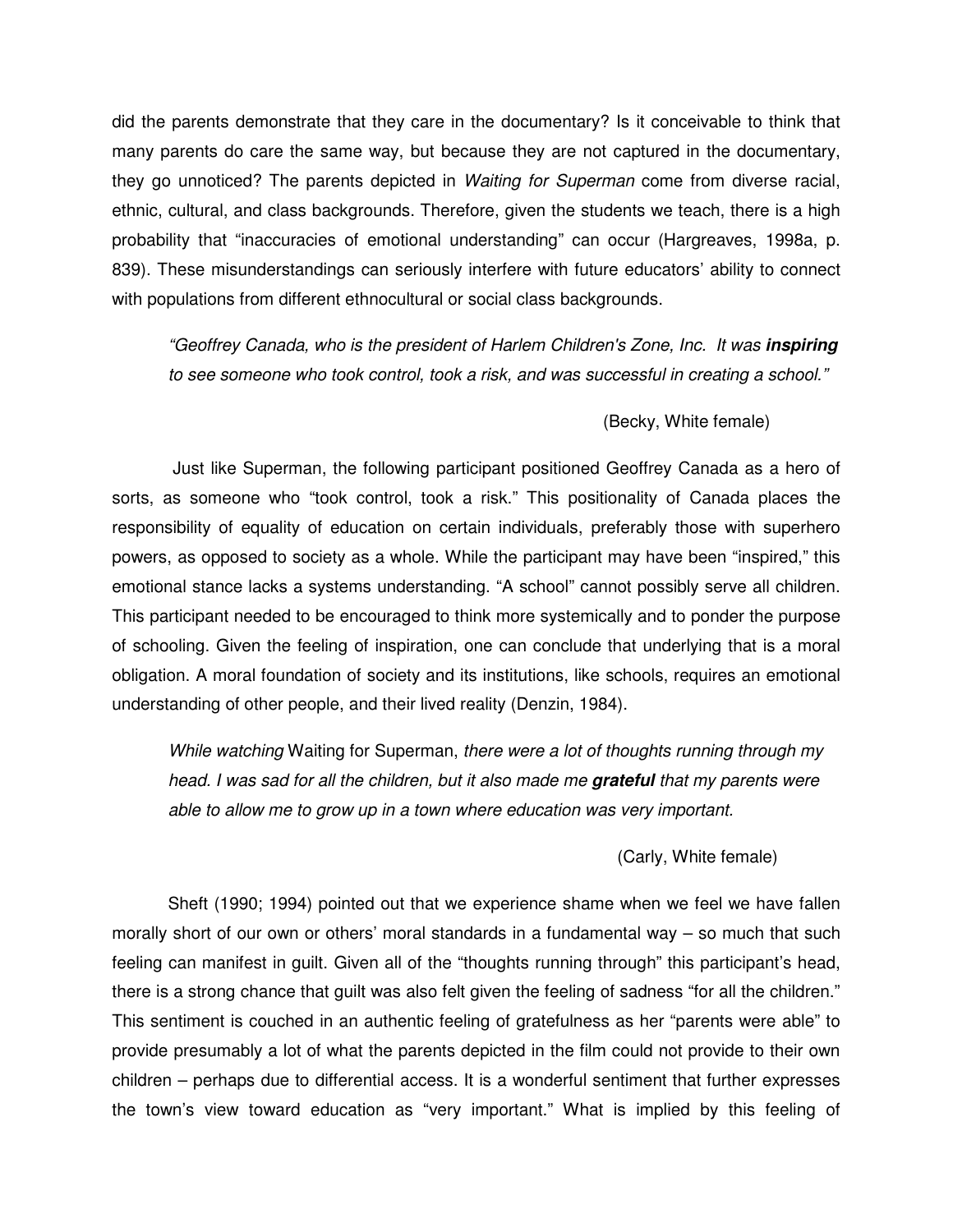gratefulness is that certain towns and neighborhoods have different views toward education, which unfortunately impact children both negatively (like the children in the movie) and positively as in Carly's case.

 While in the field of education we are all aware of the importance of one's zip code in determining one's quality of education, there is no acknowledgement of the social structures and barriers that exist that limit who has access to move into certain towns. Thus, Carly would have benefited from a closer examination of redlining practices, which were first identified by Holloway in 1998, to describe the discriminatory lending practices that treated Black mortgage applicants differently when the application was for buying homes in predominately White neighborhoods (Ezeala-Harrison, Glover, & Shaw-Jackson, 2008). This practice has led to even greater spatial and racial segregation.

## **Fixing the Problem**

The same feelings arose as the first time I watched it. I was **angry** and **determined**. It makes me **irate** to see how corrupt the school systems truly are. However, it only makes me more **determined** to become a teacher so I can change this, and hopefully impact lives along the way.

(Jane, Black female)

According to Shapiro (2010), in respect to teacher efficacy, the most common negative emotion discussed in recent research is anger stemming from students' indifference or misbehavior and the absence of support from one's institution or community. In the quote above by Jane, however, the teacher to be is "angry" and "irate," but also "determined." What has led to this determination is the participant's realization of systemic issues as she thinks about, "corrupt , , , school systems." Since this participant readily admits to previously watching the documentary, we surmise that this prior exposure has provoked a deeper analysis of the issues revealed in the movie.

What warrants additional attention is the emphasis placed on the notion that, "I can change this." While the heart seems to be in the right place (e.g., "hopefully impact lives along the way"), as educators, we worry that this view may be too noble and simplistic. Thus, the question becomes: how do we support the agency to bring about change while making sure that students have realistic and pragmatic expectations?

After viewing this film for the third time, I still feel the same emotions. I feel **angry**, **frustrated, and disappointed.** The American school system has a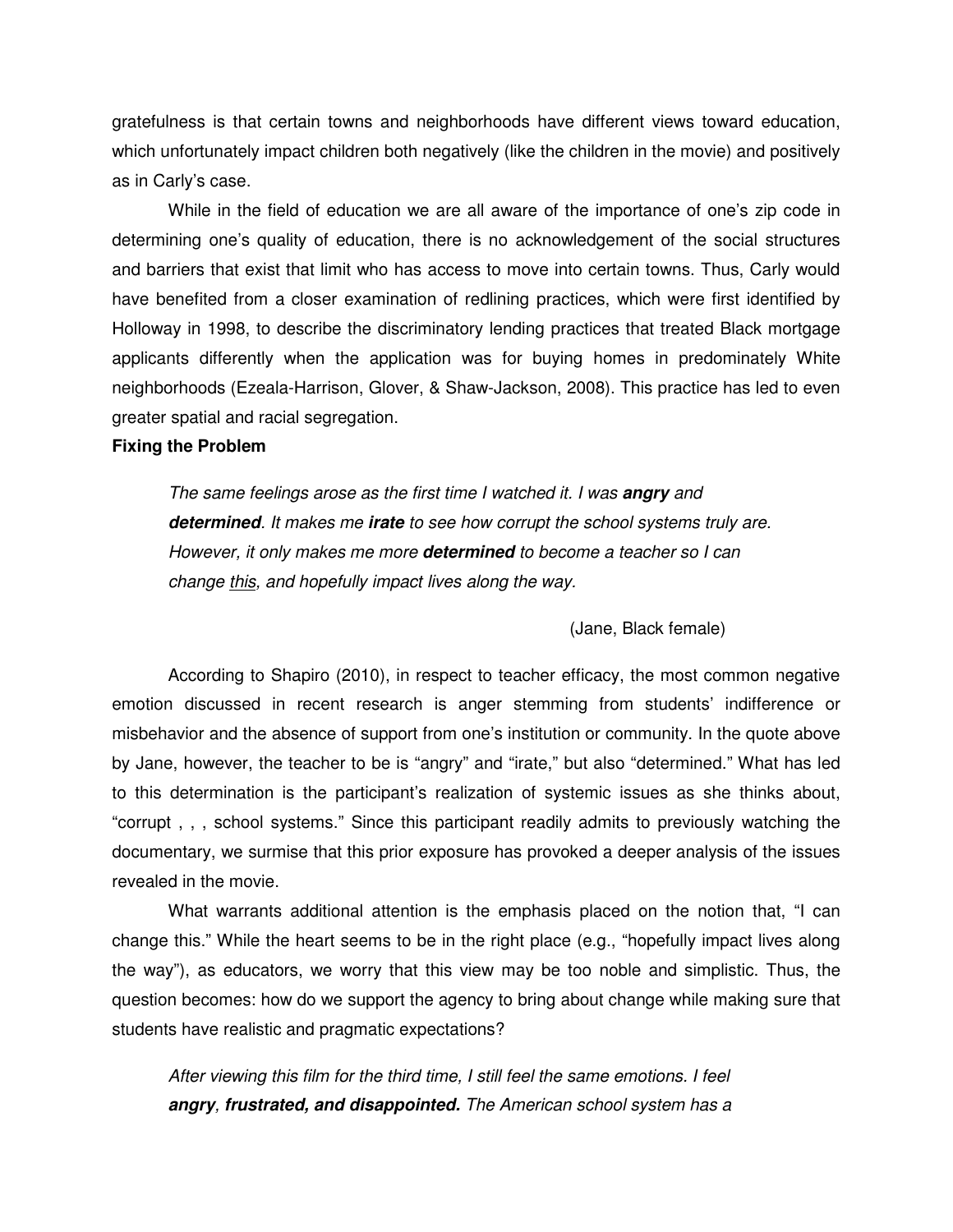number of problems, some which seem impossible to fix. Students are not getting the same, enriched education.

# (Isabel, Latina female)

The above participant, Isabel, had also watched the documentary more than once. It is interesting to note that the critique of "the American school system" is very strong, which may explain why this participant has already come to the conclusion that some of the problems "seem impossible to fix." Thus, we are forced to ask – how can such over-deterministic despair translate into action? While we acknowledge and agree with the sentiment that "students are not getting the same, enriched education," we remain steadfast to addressing this issue nonetheless. Therefore, the focus should be to attend to the circumstances under which education takes place while helping future educators find areas in which they can help bring about change. In reflecting back on this quote, we should have taken advantage of this opportunity to enter a discussion of what it means to attend to feelings while considering how sociological, political, and institutional forces shape and re-shape the emotional landscape of education (Hargreaves, 1998b).

From our analysis, we noticed that the women of color in our study were more apt to have an agentic orientation to "fix the problem." These "problems" were located in "the American school system," not the individual. We speculate that their lived reality as raced and gendered beings influenced their epistemic lens.

#### **Getting Involved**

"After this movie, I had a lot of questions, but mostly I **wanted to help** make a change, or better, make a difference in a child's life."

(Jackie, Black female)

These are certainly noble desires, and we wonder if perhaps we should have interrogated what it means to "make a difference in a child's life." Often times, students feel like they have to immediately commit to a cause or join an initiative of sorts. Though this is a great intention, it may not lead to prolonged involvement. Instead, we should focus on helping students process and make sense of the ways that they can initiate true change.

Waiting for Superman affected me in a way I didn't think it would. It made me care. I was always **sympathetic** to the cause of diversity and civil rights, but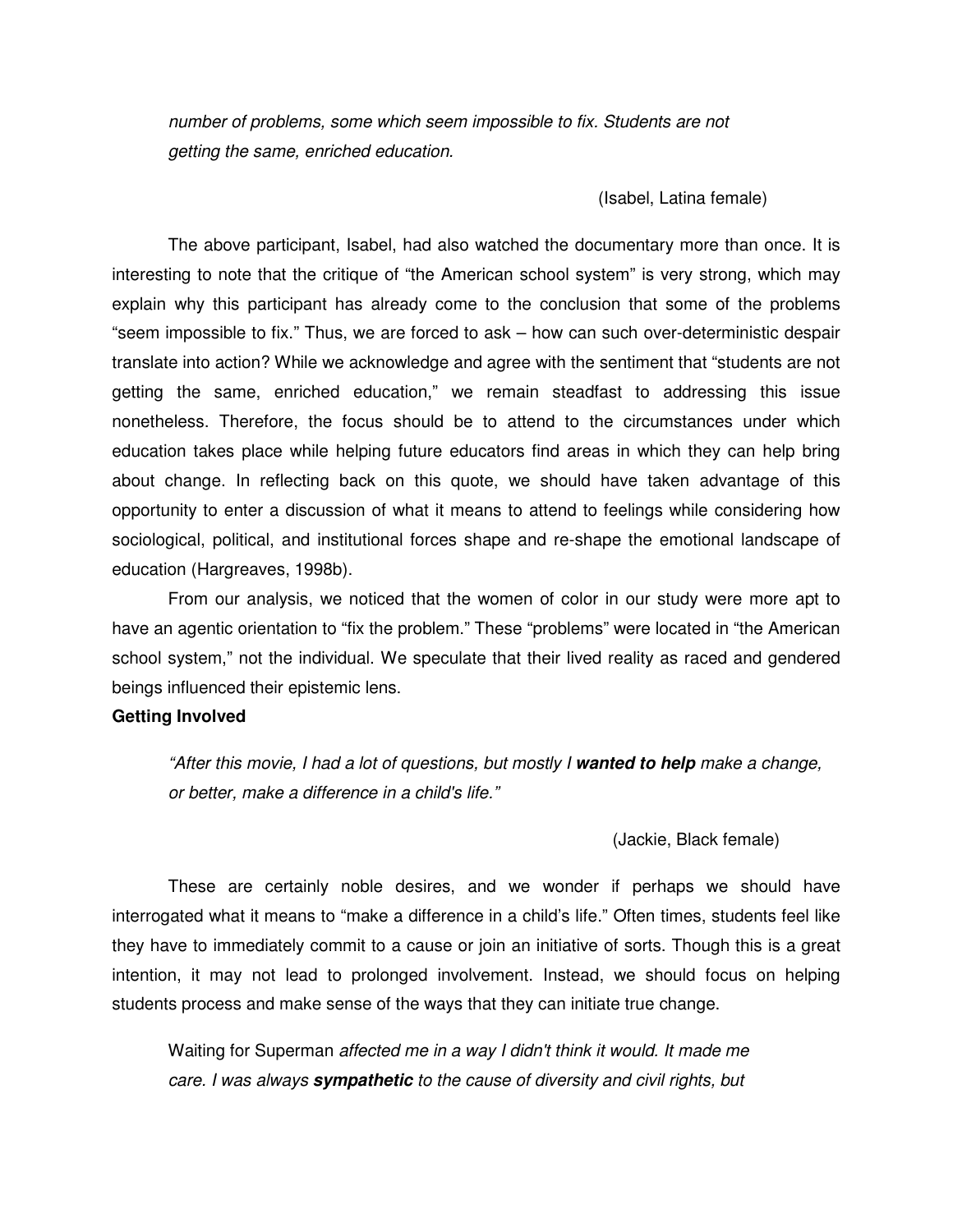never before this class have I ever **wanted to feel involved** in something that is so obviously broken.

# (Evan, White male)

 For the above participant, Evan, being "sympathetic" went beyond the field of education and to broader inequitable societal structures. Within his journal responses, he was able to make connections to course content that focused on the sociocultural, economic, and political context of education. We hoped that all of our students would make this connection and would also be provoked to get "involved" in a system that "is so obviously broken" that it will not work for all. However, we recognize that this is not possible, as everyone is at a different place. Thus, the focus should be on the process instead. One important aim of higher education should be to help students become knowledgeable, skilled, and committed to working toward democratic aims (Gasman & McMickens, 2010; Nagda et al., 2003). We cannot claim that we succeeded, but we certainly can claim that we tried nonetheless.

#### **Discussion & Pedagogical Significance**

As educators informed in critical multicultural and social justice theoretical frameworks, we believe that student engagement entails preparing students to engage in the world critically and reflectively (Adams, Bell, & Griffin, 2007). As such, we integrated campus programming into our classes and attempted to make connections to broader societal issues by asking participants to challenge their assumptions and problematize education and social issues. At the end of the day, the goal is for student engagement to transcend the classroom and the halls of academia in order for students to become civically engaged.

In our classes, we began our work with a focus on identity and self-awareness. We explored pertinent topics in education, insisted on mandatory social justice training, and provided students with space to critically investigate their worlds. However, we recognize that raising awareness is not our end goal, and we question whether we are efficacious in our practice. "Educators need to consider how to move students from awareness of social (in)justice, to critical thought, to social activism as part of what it means to be a citizen in a democracy" (Fuentes, Chanthongthip, & Rios, 2010, p. 360).

In hindsight, we should have interrogated the journal entries immediately after the viewing of the documentary and paid closer attention to the affective language our students were using in class. Pedagogical tack involves the ability to immediately see through motives, notice cause and effect relations, and respond accordingly. We wonder – how much tack did we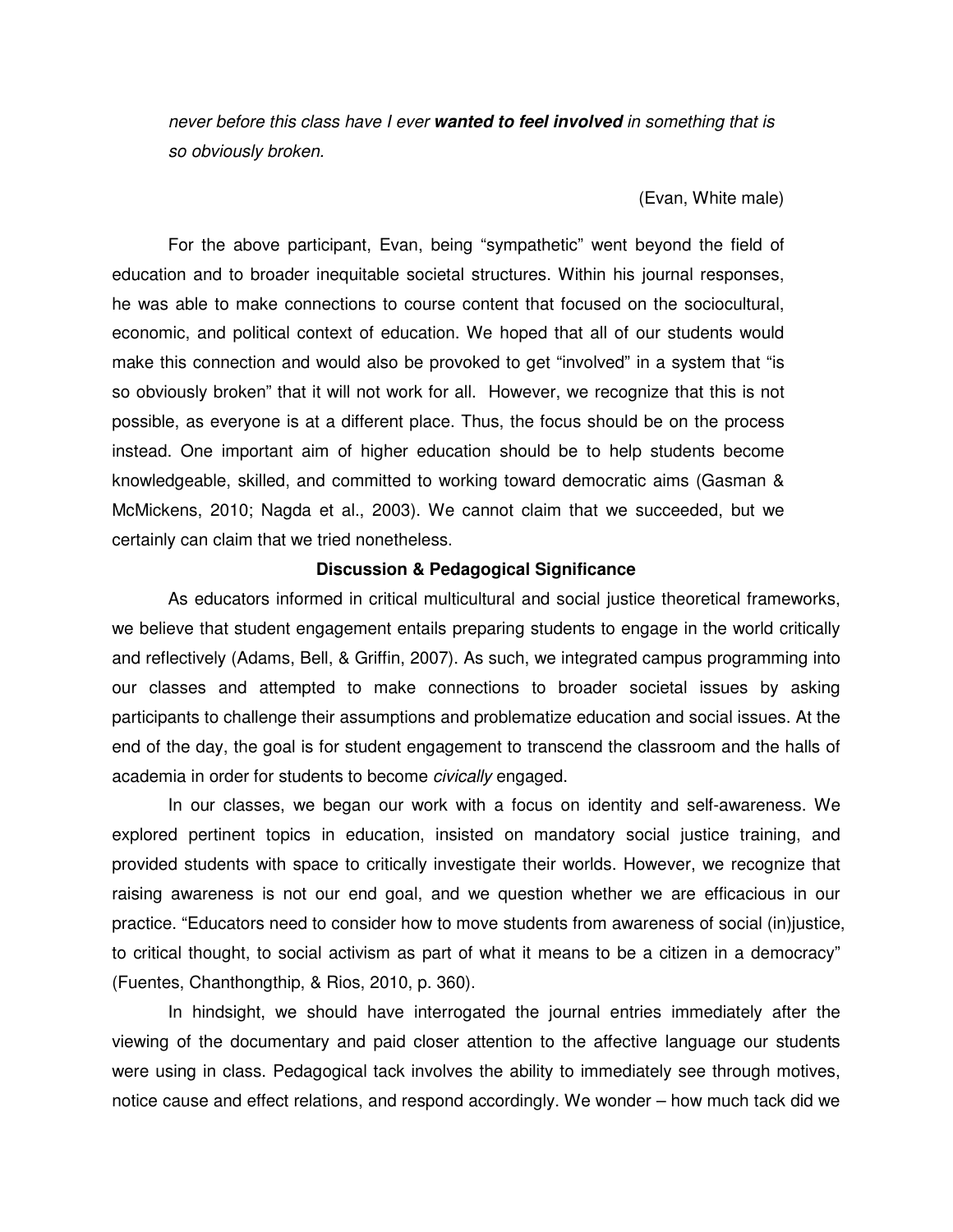exercise by not attending to the journal responses (van Manen, 1991)? Pre-journaling prior to viewing the film may have been another useful approach.

Additionally, we did not specifically look at frameworks that might have been useful in helping us engage in this work more efficiently. For example, we now realize that it would have been helpful to consider adapting Adams' (2007) Pedagogical Frameworks for Social Justice Education, which specifically calls for:

- 1. Establishing an equilibrium between the emotional and cognitive components of the learning process.
- 2. Acknowledging and supporting the personal and individual dimensions of experience, while making connections to and illuminating the systemic dimensions of social group interactions.
- 3. Paying explicit attention to social relations within the classroom.
- 4. Making conscious use of reflection and experience as tools for student-centered learning.
- 5. Rewarding changes in awareness, personal growth, and efforts to work toward change, understood as outcomes of the learning process. (p. 15)

While we would like to believe that we attended to all of the above, the reality is that we did not, especially in terms of "establishing an equilibrium between the emotional and cognitive components." We now realize that emotional and cognitive understandings are never completely pure, never absolutely separate from one another as distinctive and self-contained kinds of experience (Damasio, 1994; James, 1917).

We have gained a deeper appreciation for the relevance of exploring emotions in our pedagogical practice as well as in our students' discursive practices (Hargreaves, 1998, 2001; Nias, 1996; Sutton & Wheatley, 2003). As Nias (1996) noted, teaching involves human interaction and, therefore, has an emotional dimension. Somewhere along navigating the terrain of higher education, we lost sight of that. Thus, we have learned that it is not enough to mandate social justice trainings hoping they will have the magical powers to engage students in social justice work. While we recognize the power of these trainings to evoke the participants' emotional responses to injustices, power can quickly dissipate if it is not harnessed. It is our responsibility as both professors and researchers to enter the emotional terrain and collectively construct the theoretical and applied tools that will engage students in our classrooms, on our campuses, and in our communities. This is not only social justice-oriented and pedagogically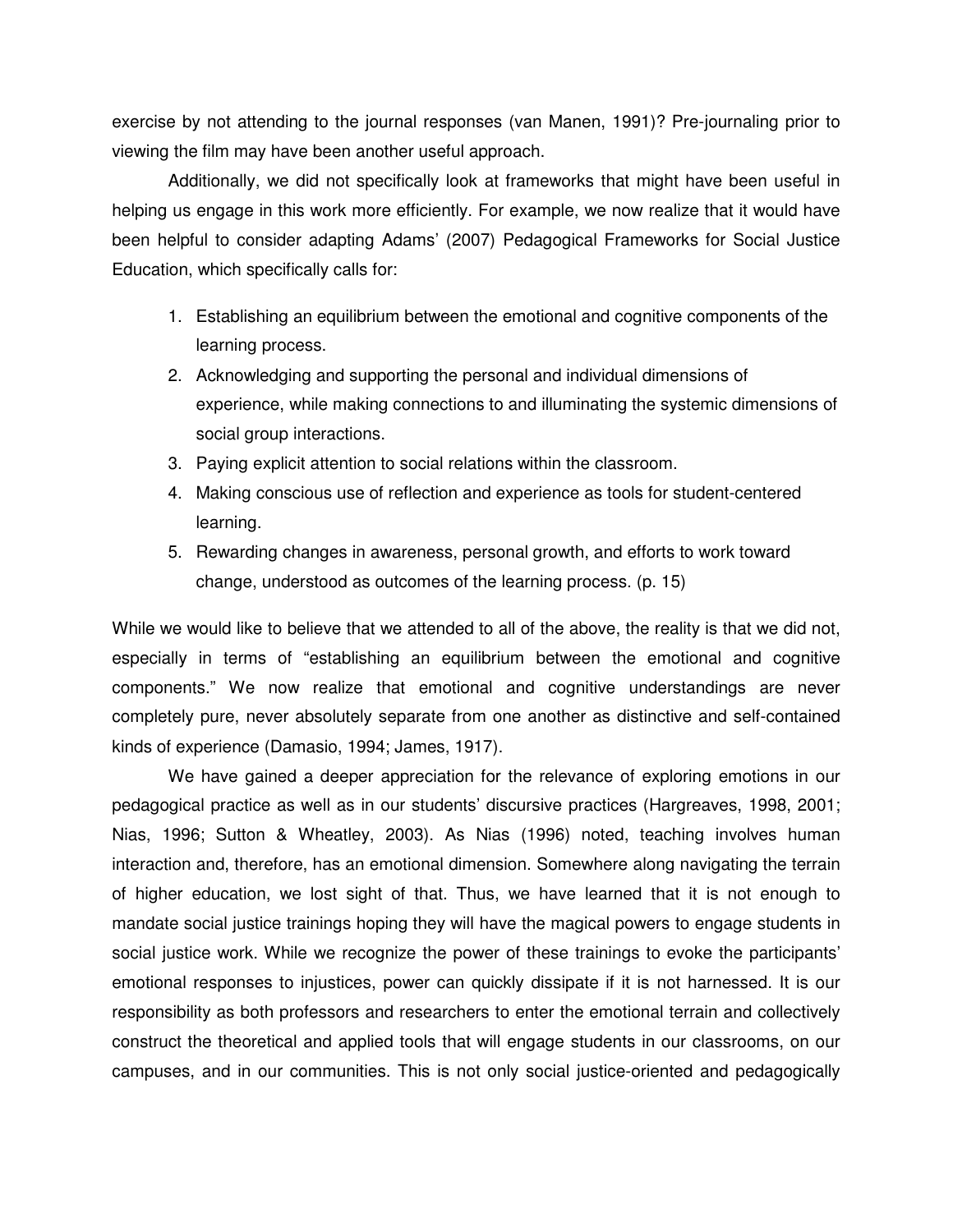sound, but necessary if we are to answer the nation's call to be, and to prepare, civically engaged citizens of the world.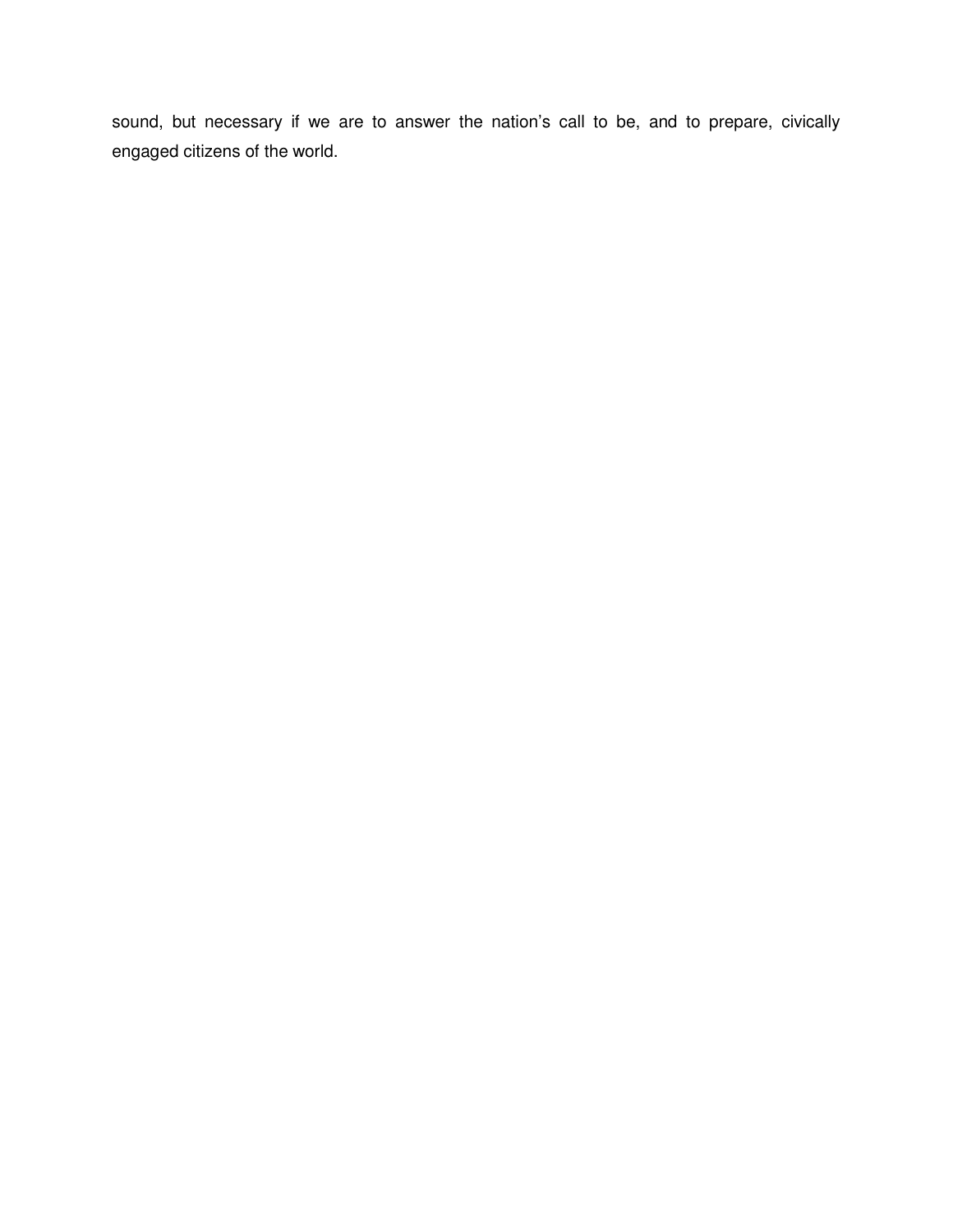# **References**

- Adams, M. (2007). Pedagogical frameworks for social justice education. In M. Adams, L.A. Bell, P. Griffin (Eds.), Teaching for diversity and social justice (pp. 15-34). New York: Routledge.
- Adams, M., Bell, L.A., & Griffin, P. (Eds.). (2007). Teaching for diversity and social justice. New York: Routledge.
- Apple, M. (2006). Interrupting the right: On doing critical educational work in conservative times. In G. Ladson-Billings, W. Tate (Eds.), Research in the public interest (pp. 27-45). New York: Teachers College Press.
- Applebaum, B. (2009). Is teaching for social justice a "liberal bias?" Teachers College Record, 2, 376-408.
- Bell, L.A. (2003). Telling tales: What stories can teach us about racism. Race, Ethnicity and Education, 6(1), 3-28.
- Bell, L.A. (2007). Theoretical foundations for social justice education. In M. Adams, L.A. Bell, P. Griffin (Eds.), Teaching for diversity and social justice (pp. 1-33). New York: Routledge.
- Boler, M. (1999). Feeling power: Emotions and education. New York: Routledge.
- Boyatzis, R.E. (1998). Transforming qualitative information. Thousand Oaks, CA: Sage.
- Braun, V., & Clarke, V. (2006). Using thematic analysis in psychology. Qualitative Research in Psychology, 3, 77-101.
- Chang, M., Chang, J., & Ledesma, M. (2005). Beyond magical thinking: Doing the real work of diversifying our institutions. About Campus, 10(2), 9-16.
- Chilcott, L. (Producer), & Guggenheim, D. (Director). (2010). Waiting for 'Superman' [Motion picture]. U.S.: Paramount.
- Creswell, J.W. (2012). Qualitative inquiry and research design: Choosing among five approaches (3<sup>rd</sup> ed.). Thousand Oaks, CA: SAGE.
- Damasio, A. (1994). Decartes' error: Emotion, reason and the human brain. New York: Grosset Putman.
- Denzin, N. (1984). On understanding emotion. San Francisco: Jossey-Bass.
- DeVault, M.L. (1999). Liberating method: Feminism and social research. Philadelphia: Temple University Press.
- Edelsky, C. (2006). With literacy and justice for all: Rethinking the social in language and education. Mahwah, NJ: Erlbaum.
- Ezeala-Harrison, F., Glover, G.B., & Shaw-Jackson, J. (2008). Housing loan patterns toward minority borrowers in Mississippi: Analysis of some micro data evidence of redlining. Review of Black Political Economy, 35(1), 43-54.
- Freire, P. (1993/1970). Pedagogy of the oppressed. New York: Herder and Herder.
- Foucault, M. (1977). Discipline and punish: The birth of the prison (A.M. Sheridan, Trans.). New York: Pantheon Books.
- Foucault, M. (1983). The subject and power. In H. L. Dreyfus, P. Rabinow (Eds.), Michel Foucault: Beyond structuralism and hermeneutic (pp. 208-226). Chicago: The University of Chicago Press.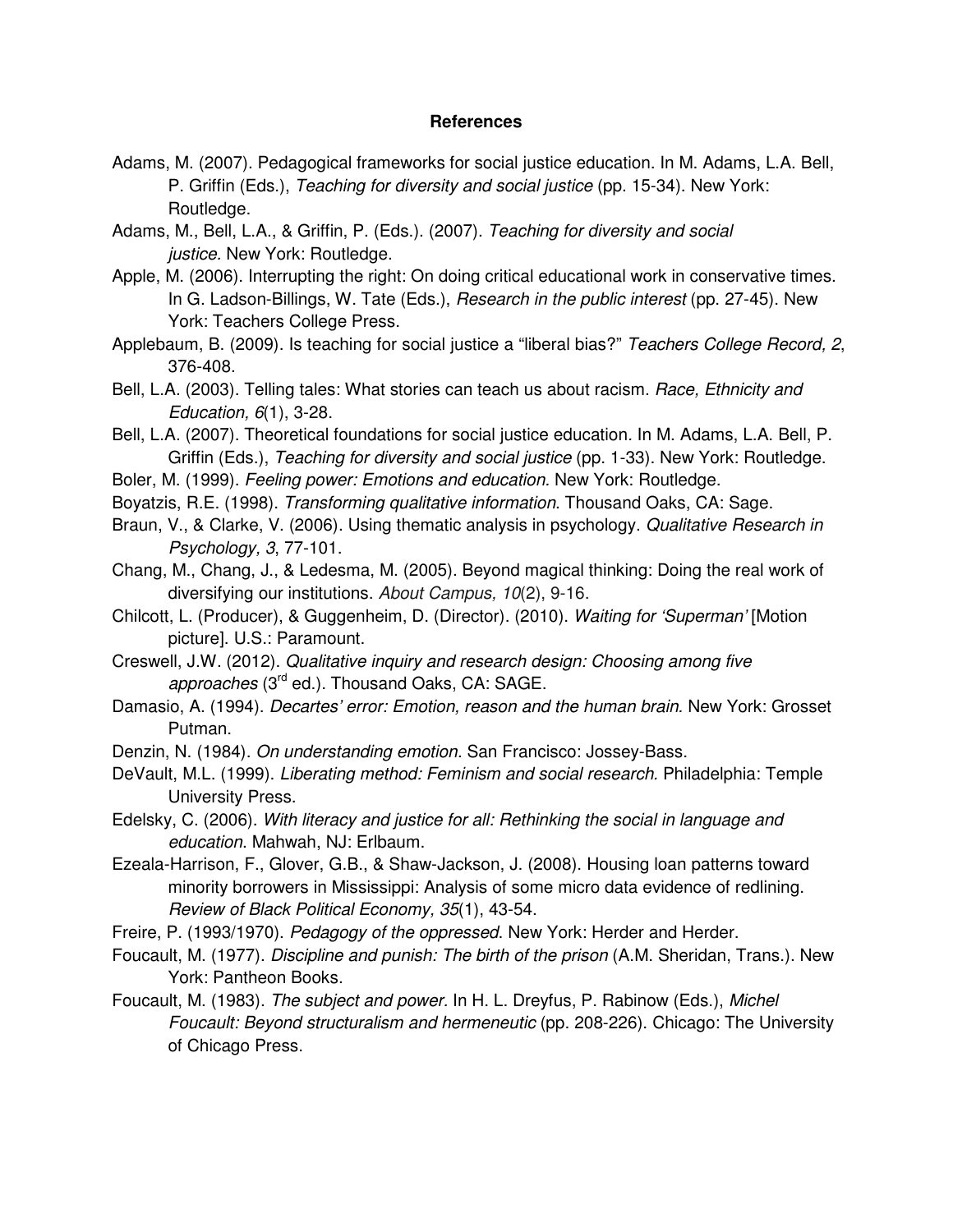- Fuentes, R., Chanthongthip, L., & Rios, F., (2010). Teaching and learning social justice as an "intellectual community" requirement: Pedagogical opportunities and student understandings. Equity & Excellence in Education, 43(3), 357-374.
- Gasman, M., & McMickens, T.L. (2010). Liberal or professional education? The missions of public Black colleges and universities and their impact on the future of African Americans. SOULS, 12(3) 286-305.
- Grant, C.A. (2010). The evolution of multicultural education in the United States: A journey for human rights and social justice. New York: Routledge.
- Grant, C.A. (2012). Cultivating flourishing lives: A robust social justice vision of education. American Educational Research Journal, 49(5), 910-934.
- Giroux, H. (2009). The attack on higher education and the necessity of critical pedagogy. In S. Macrine (Ed.), Critical pedagogy in uncertain times: Hope and possibilities (pp. 11-26). New York: Palgrave Macmillan.
- Gutierrez, K.D. (2008). Developing a sociopolitical literacy in the third space. Reading Research Quarterly, 43(2), 148–164.
- Hackman, H. (2005). Five essential components for social justice. Equity & Excellence in Education, 38(2), 103–109.
- Hargreaves, A. (1998a). The emotional practice of teaching. Teaching and Teacher Education, 14(8), 835-854.
- Hargreaves, A. (1998b). The emotions of teaching and educational change. In A. Hargreaves, A. Lieberman, M. Fullan, D. Hopkins (Eds.), International Handbook of Educational Change (pp. 558-575). London: Kluwer Academic Publishers.
- Hargreaves, A., (2001). The emotional geographies of teaching. Teachers College Record, 103(6), 1056-1080.
- Hayes, N. (1997). Theory-led thematic analysis: Social identification in small companies. In N. Hayes (Ed.), *Doing qualitative analysis in psychology* (pp. 93-114). New York: Psychology Press.
- Jacoby, B, & Associates. (2009). Civic engagement in higher education: Concepts and practices. San Francisco: Jossey-Bass.
- James, W. (1917). Selected papers in philosophy. London: J.M. Dent and Sons.
- Kanpol, B., & McLaren, P. (Eds.). (1995) Critical multiculturalism: Uncommon voices in a commonstruggle. Westport, CT: Bergin & Garvey.
- Lather, P. (1986). Research as praxis. Harvard Educational Review, 56(3), 257-277.
- Lincoln, Y., & Guba, E. G. (1986). But is it rigorous? Trustworthiness and authenticity in naturalistic observation. In D.D. Williams (Ed.), Naturalistic evaluation (pp. 73-84). San Francisco: Jossey-Bass.
- May, S., & Sleeter, C. (2010). Introduction to critical multiculturalism: Theory and praxis. In S. May, C. Sleeter (Eds.), Critical multiculturalism: Theory and praxis (pp. 1-16). New York: Routledge.
- Nagda, B.A., Gurin, P., & Lopez, G.E. (2003). Transformative pedagogy for democracy and social justice. Race, Ethnicity and Education, 6(2), 165-191.
- Nias, J. (1996). Thinking about feeling: The emotion in teaching. Cambridge Journal of Education, 26(3), 293-306.
- Noddings, N. (1992). The challenge to care in schools. New York: Teachers College Press.